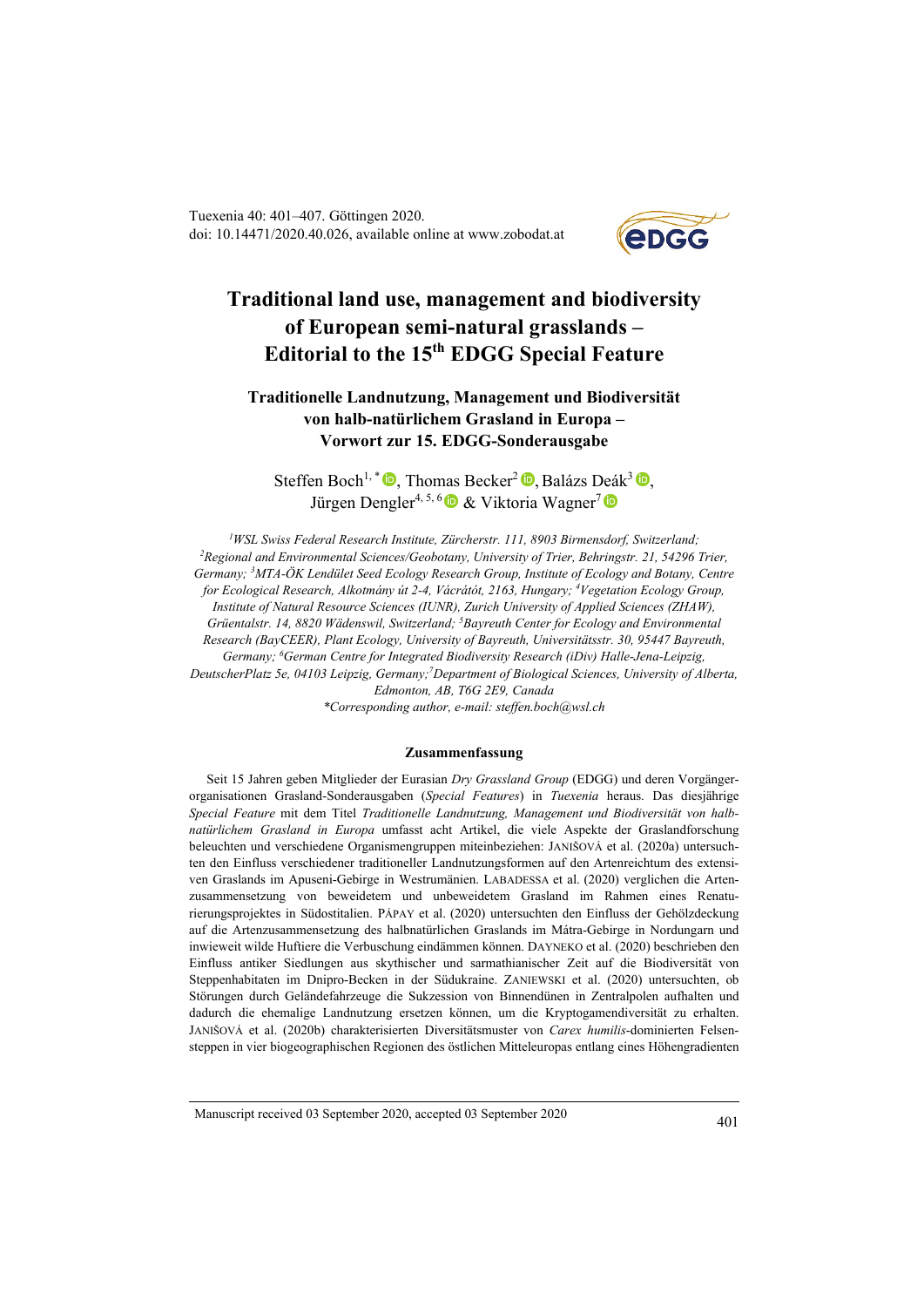über 1240 m. BÜCHLER et al. (2020) gingen der Frage nach, inwieweit der Naturschutzwert von *Mesobromion*-Halbtrockenrasen im Kanton Zürich in der Schweiz auf unterschiedliche Standortbedingungen zurückgeführt werden kann. CANCELLIERI et al. (2020) gaben einen Überblick über die Pflanzengesellschaften und die ökologischen Bedingungen der Trockenrasen des Nationalparks Abruzzen, Latium und Molise in Mittelitalien. Insgesamt haben 47 Autoren aus zehn Ländern zur 15. Grasland-Sonderausgabe beigetragen.

## **1. Introduction**

The Eurasian Dry Grassland Group (EDGG; http://www.edgg.org) is a network of researchers and conservationists interested in the phytosociology, ecology, conservation and restoration of Palaearctic natural and semi-natural grasslands (VENN et al. 2018, DENGLER et al. 2019). The main aims of the EDGG are to facilitate research and scientific discussions on any aspect of Palaearctic grasslands by organising conferences and field workshops, to support the publication of grassland research, to establish grassland vegetation-plot databases (e.g. GrassPlot; DENGLER et al. 2018, BIURRUN et al. 2019) and to promote policies and legislation towards the protection, adequate management, and restoration of Palaearctic grasslands.

This Special Feature entitled "Traditional land use, management and biodiversity of European semi-natural grasslands" marks the  $15<sup>th</sup>$  anniversary of the EDGG and continues a long tradition of grassland-related publications in *Tuexenia*. This Feature is also part of a series of Special Features organized by the EDGG (e.g. BECKER et al. 2016, JANIŠOVÁ et al. 2016, TÖRÖK et al. 2016, VALKÓ et al. 2016, 2018, 2019; DEÁK et al. 2017, 2018, 2019), which aim to disseminate results of grassland research to scientists and practitioners by highlighting the importance of biodiversity for ecosystem functioning and human wellbeing. By releasing these Features, the EDGG also aims to facilitate the implementation of scientific findings in grassland conservation and policy.

# **2. Biodiversity decline in European semi-natural grasslands**

Grasslands in Europe harbour a high diversity of taxa, including many endemic species (BOCH et al. 2020a, TÖRÖK et al. 2020). They provide important ecosystem functions and services, including production-oriented provisioning (e.g. forage production and quality) and regulating (e.g. pest and pathogen control, pollination) and cultural services (e.g. aesthetic and recreational values; MANNING et al. 2018, ROUNSEVELL et al. 2018, BENGTSSON et al. 2019). However, these services can have conflicting land-use objectives (DE GROOT 2006, ALLAN et al. 2015).

Despite the ecological significance of grasslands globally, in Europe they are among the terrestrial habitats most negatively impacted by humans and are subject to strong long-term declines in habitat extent and quality. These trends have resulted in a high proportion of threatened grassland habitat types and species and declining species richness (BOCH et al. 2020a, DENGLER et al. 2020, TÖRÖK et al. 2020).

Overall, these patterns reflect a largely non-sustainable land use. The major direct drivers of grassland threats (DENGLER et al. 2020) encompass habitat degradation and destruction (ROUNSEVELL et al. 2018), which are driven by land-use intensification (e.g. ALLAN et al. 2014), abandonment of traditional land-use regimes (VALKÓ et al. 2018, BOCH et al. 2019a, b, 2020b), large-scale conversion of semi-natural grasslands to arable fields, and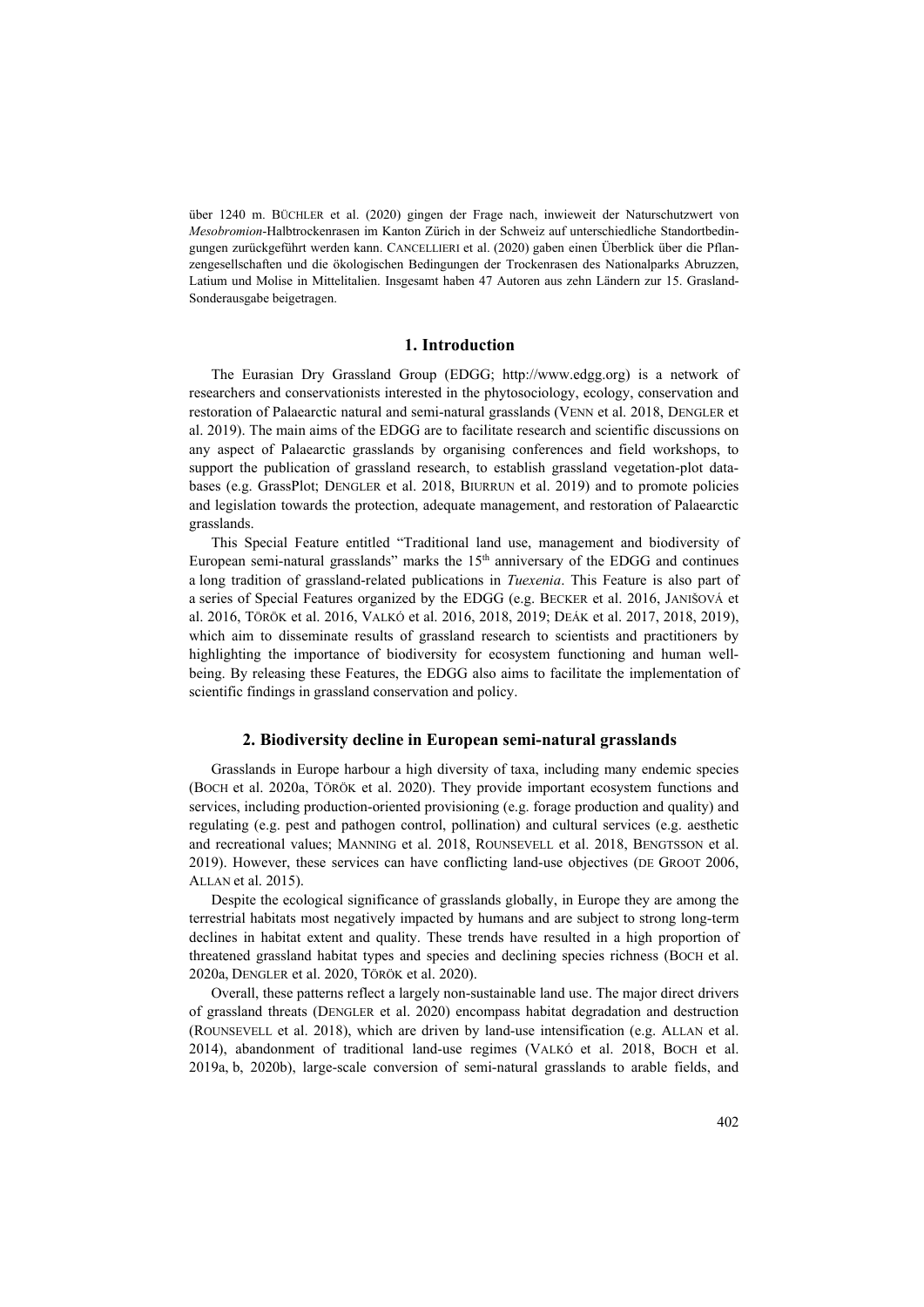eutrophication (DENGLER et al. 2020). Scientific evidence shows that maintaining biodiversity of multiple taxa, especially rare species, is key to reaching the goals of stable and wellfunctioning ecosystems (ZAVALETA et al. 2010, SOLIVERES et al. 2016a, b). For instance, ALLAN et al. (2015) found land-use intensification to have strong direct and indirect effects (via biodiversity loss and changes to functional composition) on ecosystem multifunctionality. They showed that, even in a pure production-oriented land-use scenario, ecological restoration might offset the negative effects of intensification and promote a wider range of services, especially cultural ones. However, their findings also suggest that the long-term provision of a wide range of grassland ecosystem functions and services requires a reduction of land-use intensity on a large-scale.

Despite the well-known threats to grasslands, European policy has yet to rethink and develop appropriate tools to reverse these trends rather than subsidize agricultural productivity. In order to maintain and restore ecosystem multifunctionality and grassland sustainability, it is essential that European agricultural policy becomes more directed towards increasing sustainable agriculture (ROUNSEVELL et al. 2018, GUBLER et al. 2020).

Over the last two decades, scientific networks have spurred grassland research in Europe. As a consequence, our understanding of ecological functioning and services in grasslands has increased considerably. However, there are still many ecological aspects of grasslands that we do not understand. These include the relationship between biodiversity and environmental gradients, the importance of past land use, and the efficacy of management and restoration measures. The contributions in this Special Feature aim to at least partially fill this gap.

# **3. Contributions to the 15th EDGG Special Feature**

The present Special Feature comprises 8 articles by 47 authors from 10 countries. The contributions highlight different aspects of grassland research and focus on several study organisms and scales:

JANIŠOVÁ et al. (2020a) studied relationships between traditional farming systems and recent plant diversity in grasslands of the alliances *Arrhenatherion*, *Cirsio-Brachypodion*, *Cynosurion*, *Deschampsion* and *Violion caninae* in the Apuseni Mts in western Romania. Traditional farming is still practiced and well preserved in this region, including mowing for haymaking, grazing by cow, sheep, goat, pig and goose, and ploughing (each with or without manuring). The authors recorded plant diversity in nested plot series and conducted interviews with local farmers. Interestingly, species richness was highest in meadows that had formerly been used as cropland, with the last ploughing having occurred about 10–15 years ago. Meanwhile permanent pastures, for example, were less diverse. In addition, species richness increased with heterogeneity in recent management. This inspiring study shows how a combination of multiple traditional farming practices applied in rotation may support high plant diversity in a heterogeneous landscape with sustainable low-intensity farming.

In a study from southeast Italy, LABADESSA et al. (2020) showed that sheep grazing can accelerate the establishment of semi-natural grasslands on new soil surfaces. The authors focused their study on a former landfill, where soil had been prepared but propagules were not actively added. The site was located adjacent to an existing semi-natural grassland, which served as a potential seed source and reference area. Over a period of 3 years, the authors tracked vegetation composition in an area grazed by sheep (17 plots), an ungrazed area (6 plots), and an adjacent reference grassland (10 plots). They calculated relative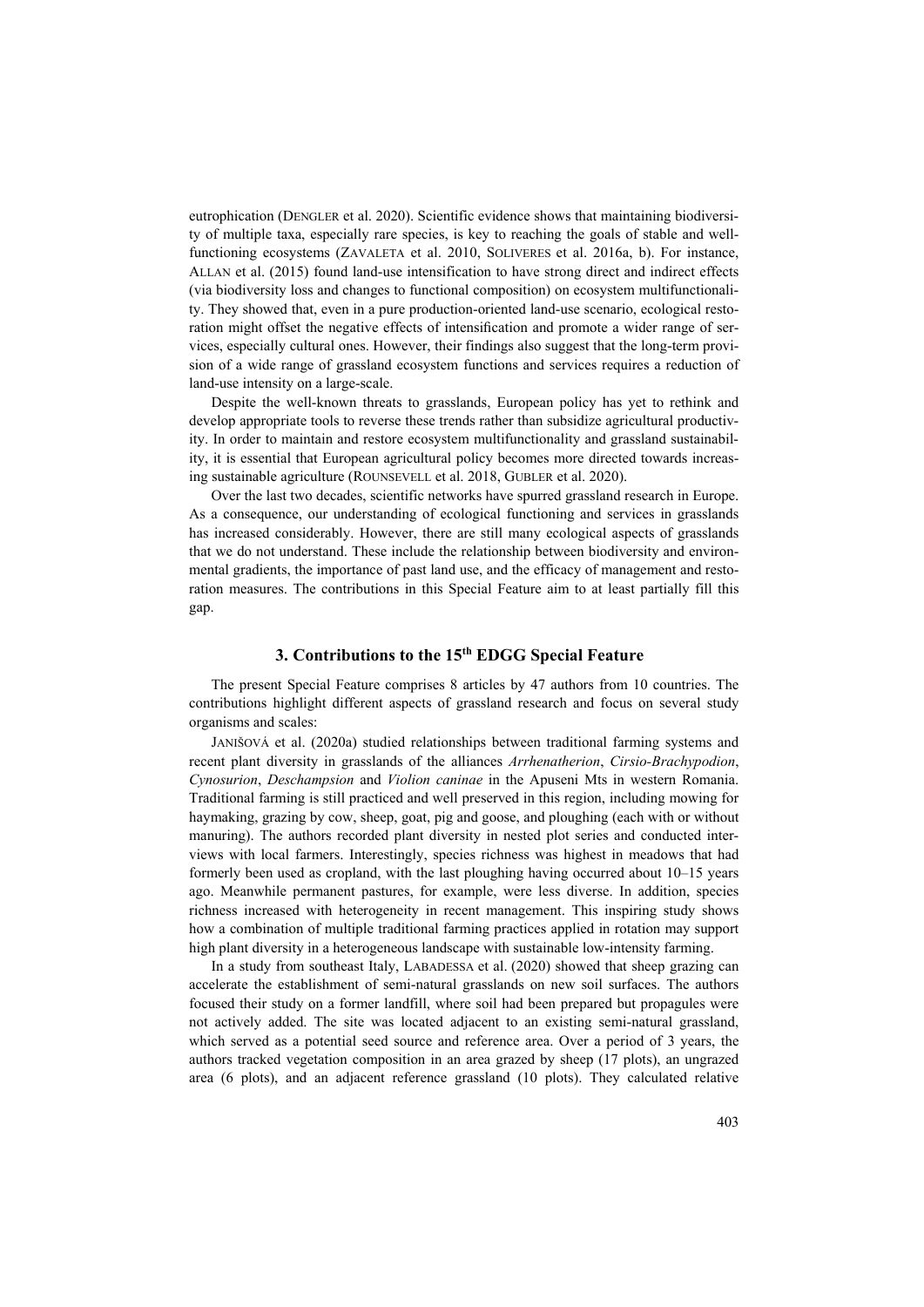response indices to contrast trends in grazed and ungrazed areas with those in the adjacent reference grassland. Compared with ungrazed plots, grazed plots became more similar to the reference grasslands in terms of species composition and structure. The cover of epizoochoric species increased in grazed plots and became more similar to the reference grasslands, which indicates that sheep served as propagule dispersal vectors. The authors concluded that when seed sources are available in the vicinity, grazing can be a cost-effective, efficient and sustainable tool in grassland restoration, even during the early establishment phase.

PÁPAY et al. (2020) investigated the effect of shrub cover on plant species composition and wild ungulates' preference for woody species in semi-natural grassland patches of the Mátra Mountains, Northern Hungary. They found that increasing shrub cover significantly decreased the cover and species richness of grassland specialists, and increased weed cover. The effect of shrub cover was also evident in changes in mean ecological indicator values. A high shrub cover increased the abundance-weighted nutrient and water scores and decreased the naturalness value. Wild ungulates had an important role in the suppression of many shrub species. Although wild ungulate grazing alone was not found to be a feasible tool for suppressing shrubs, its combination with cattle grazing could support the maintenance of semi-natural grassland vegetation in mountainous areas.

DAYNEKO et al. (2020) studied the role of ancient settlements (i.e. remnants of settlements built in the Scythian and Sarmatian periods) of the Lower Dnipro basin (Southern Ukraine) in maintaining steppe biodiversity. They aimed to determine the local and landscape factors affecting vascular plant richness patterns in the area of ancient settlements and to explore the conservation importance of these sites. They found that sites of ancient settlements maintain a large number of native, steppe and non-synanthropic plants and thus have a high conservation value. A microhabitat variety index, as a measure of habitat heterogeneity, appeared to be the most significant, positive predictor of total species richness, followed by the area of the site and the degree of afforestation and steppe cover around the earthworks. The study demonstrated that ancient settlements sites are surprisingly species-rich and comprise valuable enclaves of the steppe flora. Their high proportion of steppe and nonsynanthropic plants is comparable to that of nature reserves and kurgans.

ZANIEWSKI et al. (2020) investigated whether off-road activities might reduce secondary succession and thereby replace formerly abandoned traditional agricultural and forestry landuse regimes to maintain the cryptogam diversity of inland dunes in Central Poland. While the highest off-road intensity led to a transformation of the habitat into its initial stage with active dune processes, succession caused a development to pine forest in undisturbed patches. The authors concluded that diverse and spatially complex off-road activities might increase habitat heterogeneity and thus promote the coexistence of different cryptogam groups in inland dunes.

JANIŠOVÁ et al. (2020b) investigated diversity patterns in 540 plots from rocky steppes dominated by *Carex humilis* along an elevation gradient (from 140 to 1350 m a.s.l.) and in four biogeographic regions (Northwestern Pannonian Basin, Western Carpathians, Transdanubian Mountains and Transylvanian Basin). The compositional variation of these grasslands was best explained by geographic distance, but to a certain degree also by environmental variables, such as geological bedrock type and climate. Compared with higher-elevation sites, low-elevation steppe grasslands were characterized by a higher beta and gamma diversity, as well as a higher proportion of therophytes, large-range species and steppe specialists.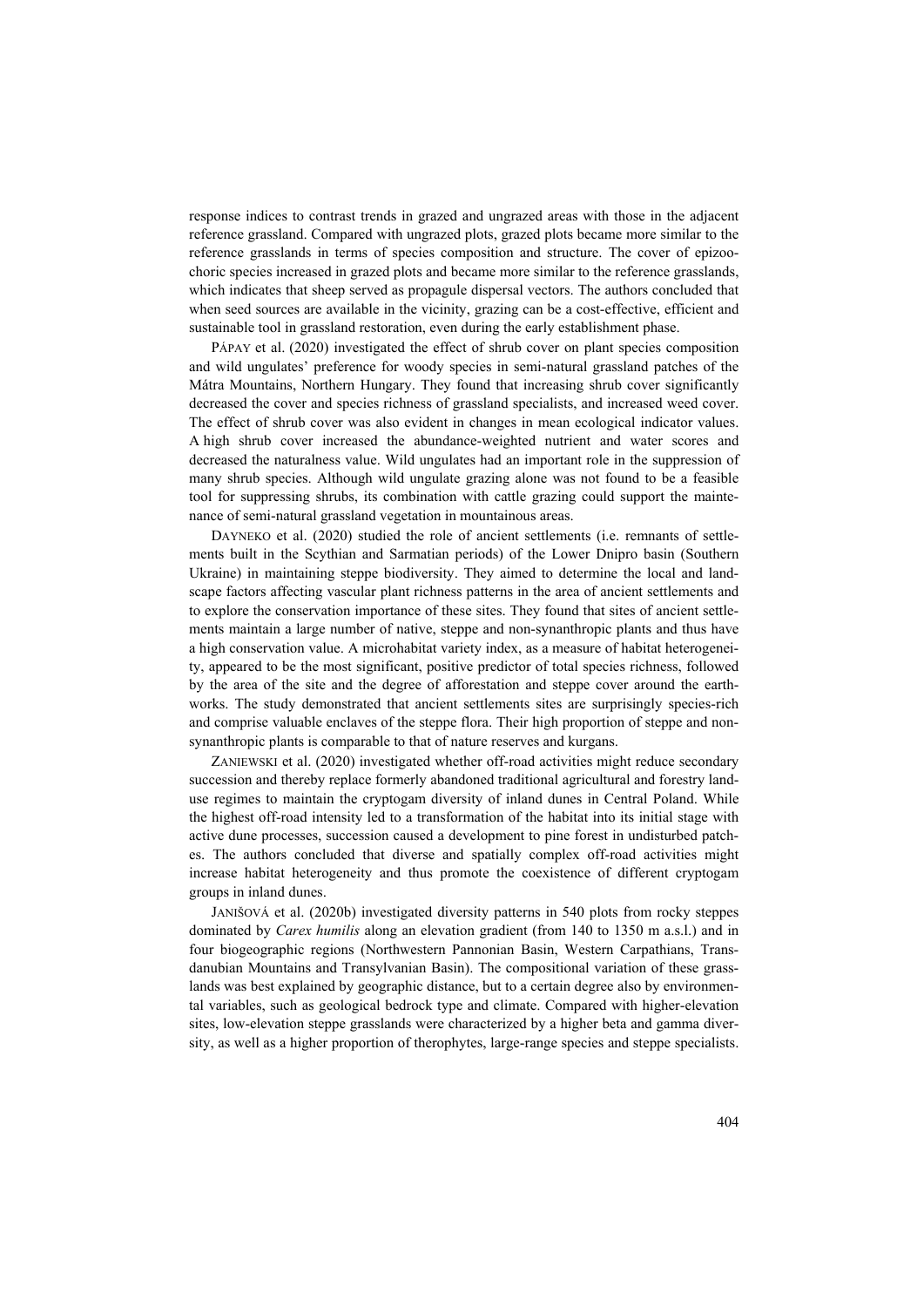In contrast, the proportion of alpine species and of generalist species increased with elevation. Nevertheless, rocky steppes from various elevation belts and biogeographic regions shared a set of species with a similar ecology and distribution. The authors concluded that a detailed analysis of biogeographic patterns based on phytosociological data can provide valuable insight into the structure of a particular vegetation type.

BÜCHLER et al. (2020) asked whether the variation in conservation value of semi-dry grasslands (alliance *Mesobromion*) in the canton of Zurich, Switzerland can be attributed to differences in site conditions. They used four different metrics for conservation value, namely vascular plant species richness in 1 m², evenness, forb/graminoid ratio and an ad-hocdeveloped conservation value score, in which typical and threatened species are assigned positive values and invasive species negative ones. There were pronounced differences between these metrics, with partly opposite results for species richness and conservation value score in the studied grasslands. Generally, the more valuable dry grasslands tended to grow on steeper slopes with lower nutrient status. Counterintuitively, the more valuable grasslands had a high litter cover, which might indicate that they are currently anthropogenically underused, meaning that their future value will be threatened if no measures are taken to reduce the standing and dead biomass from time to time.

CANCELLIERI et al. (2020) provided an overview of the dry grasslands of the Abruzzo, Lazio and Molise National Park (Italy) by analysing a dataset of 87 relevés with a homogeneous size of 4 m². They concluded that semi-natural dry grasslands in the study area are arranged into four easily distinguishable, high-ranking floristic-ecological groups belonging to four vegetation classes: *Molinio-Arrhenatheretea*, *Nardetea strictae*, *Festuco hystricis-Ononidetea striatae* and *Festuco-Brometea*. Both climatic (especially precipitation) and edaphic (especially bedrock and soil reaction) gradients acted as drivers of vegetation composition patterns. Species richness was higher in sites which were more affected by summer drought and/or nutrient scarcity. Community-means of Italy's specific ecological indicator values accurately reflected the environmental variables in grasslands.

#### **Acknowledgements**

We are grateful to the contributing authors and reviewers of the current Special Feature for their efforts in ensuring a high quality of the contributions. We further thank Thilo Heinken, editor-in-chief of *Tuexenia*, for supporting the current and previous Special Features, Aiko Huckauf and Melissa Dawes for professional linguistic editing and FlorSoz for financial support. B.D. was supported by the NKFI KH 130338 and NKFI FK 135329 research grants.

# **ORCIDs**

Steffen Boch https://orcid.org/0000-0003-2814-5343 Thomas Becker **https://orcid.org/0000-0002-7942-5575** Balázs Deák https://orcid.org/0000-0001-6938-1997 Jürgen Dengler<sup>D</sup> https://orcid.org/0000-0003-3221-660X ViktoriaWagner https://orcid.org/0000-0002-2665-9888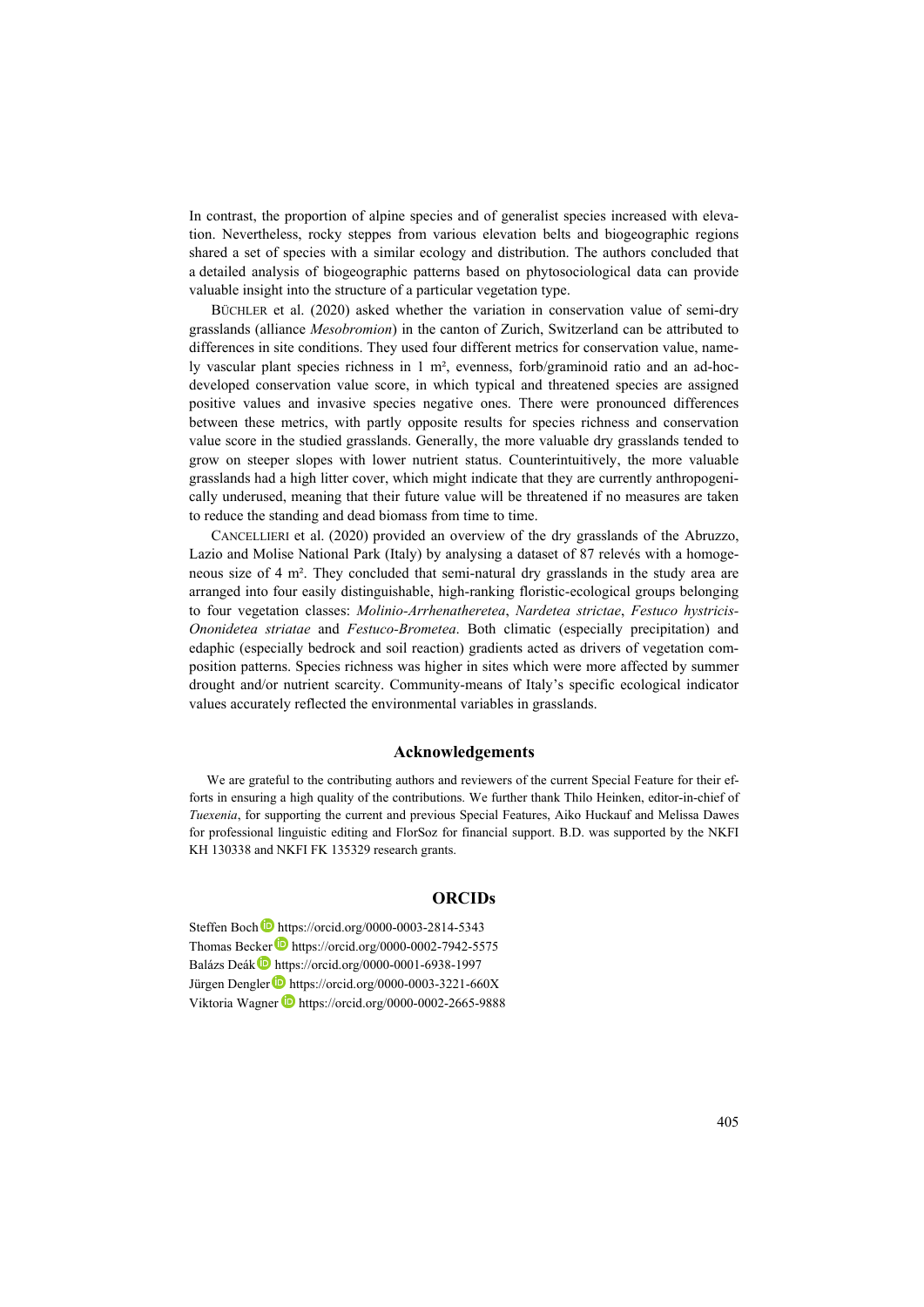#### **References**

- ALLAN, E., BOSSDORF, O., DORMANN, C.F. … FISCHER, M. (2014): Inter-annual variation in land-use intensity enhances grassland multidiversity. – Proc. Natl. Acad. Sci. USA 111: 308–313.
- ALLAN, E., MANNING, P., ALT, F. … FISCHER, M. (2015): Land use intensification alters ecosystem multifunctionality via loss of biodiversity and changes to functional composition. – Ecol. Lett. 18: 834–843.
- BECKER, T., CSECSERITS, A., DEÁK, B., JANIŠOVÁ, M., SUTCLIFFE, L. & WAGNER, V. (2016): Different approaches in grassland analysis – Editorial to the  $11<sup>th</sup>$  EDGG Grassland Special Feature. – Tuexenia 36: 287–291.
- BENGTSSON, J., BULLOCK, J.M., EGOH, B., EVERSON, C., EVERSON, T., O'CONNOR, T., O'FARRELL, P.J., SMITH, H.G. & LINDBORG, R. (2019): Grasslands – more important for ecosystem services than you might think. – Ecosphere 10: e02582.
- BIURRUN, I., BURRASCANO, S., DEMBICZ, I. ... DENGLER, J. (2019): GrassPlot v. 2.00 first update on the database of multi-scale plant diversity in Palaearctic grasslands. – Palaearctic Grassl. 44: 26–47.
- BOCH, S., BEDOLLA, A., ECKER, K.T., GINZLER, C., GRAF, U., KÜCHLER, H., KÜCHLER, M., NOBIS, M.P., HOLDEREGGER, R. & BERGAMINI, A. (2019a): Threatened and specialist species suffer from increased wood cover and productivity in Swiss steppes. – Flora 258: Article 151444.
- BOCH, S., BEDOLLA, A., ECKER, K.T., GINZLER, C., GRAF, U., KÜCHLER, H., KÜCHLER, M., MOSER, T., HOLDEREGGER, R. & BERGAMINI, A. (2020b): Grünlandqualität verschlechtert sich besonders in hohen Lagen – Ein Früherkennungssystem kann helfen. – ANLiegen Natur 42: 111–114.
- BOCH, S., BEDOLLA, A., ECKER, K.T., GRAF, U., KÜCHLER, H., KÜCHLER, M., HOLDEREGGER, R. & BERGAMINI, A. (2019b): Mean indicator values suggest decreasing habitat quality in Swiss dry grasslands and are robust to relocation error. – Tuexenia 39: 315–334.
- BOCH, S., BIURRUN, I. & RODWELL, J. (2020a): Grasslands of Western Europe. In: GOLDSTEIN, M.I., DELLASALA, D.A. & DIPAOLO, D.A. (Eds.): Encyclopedia of the world's biomes. Vol. 3: Forests – trees of life. Grasslands and shrublands – sea of plants: 678–688. Elsevier, Amsterdam.
- BÜCHLER, M.-O., BILLETER, R. & DENGLER, J. (2020): Optimal site conditions for dry grasslands of high conservation value in the canton of Zurich, Switzerland. – Tuexenia 40: 527–546.
- CANCELLIERI, L., ROSATI, L., BRUNETTI, M., MANCINI, L.D., PRIMI, R., RONCHI, B., SCOPPOLA, A. & FILIBECK, G. (2020): The dry grasslands of Abruzzo National Park, the oldest protected area in the Apennines (Central Italy): overview of vegetation composition, syntaxonomy, ecology and diversity. – Tuexenia 40: 547–571.
- DAYNEKO, P., MOYSIYENKO, I., DEMBICZ, I., ZACHWATOWICZ, M. & SUDNIK-WÓJCIKOWSKA, B. (2020): Ancient settlements in Southern Ukraine: how do local and landscape factors shape vascular plant diversity patterns in the last remnants of grass steppe vegetation? – Tuexenia 40: 459–478.
- DEÁK, B., BECKER, T., BOCH, S., DENGLER, J. & WAGNER, V. (2019): Restoration, monitoring, conservation and phytosociology of semi-natural and natural grasslands in Central Europe – Editorial to the 14th EDGG Special Feature. – Tuexenia 39: 309–313.
- DEÁK, B., BECKER, T., BOCH, S. & WAGNER, V. (2018): Conservation, management and restoration of semi-natural and natural grasslands in Central Europe - Editorial to the 13th EDGG Special Feature. – Tuexenia 38: 305–310.
- DEÁK, B., WAGNER, V., CSECSERITS, A. & BECKER, T. (2017): Vegetation and conservation of Central-European grasslands – Editorial to the  $12<sup>th</sup>$  EDGG Special Feature. – Tuexenia 37: 375–378.
- DE GROOT, R. (2006): Function-analysis and valuation as a tool to assess land use conflicts in planning for sustainable, multi-functional landscapes. – Landsc. Urban Plan. 75: 175–186.
- DENGLER, J., WAGNER, V., DEMBICZ, I. … BIURRUN, I. (2018): GrassPlot a database of multi-scale plant diversity in Palaearctic grasslands. – Phytocoenologia 48: 331–347.
- DENGLER, J., ALEKSANYAN, A., AMBARLI, D., BIURRUN, I., DEMBICZ, I., KUZEMKO, A., TÖRÖK, P., VENN, S. & VRAHNAKIS, M. (2019): The Eurasian Dry Grassland Group (EDGG) in 2018–2019. – Hacquetia 18: 147–154.
- DENGLER, J., BIURRUN, I., BOCH, S., DEMBICZ, I. & TÖRÖK, P. (2020): Grasslands of the Palaearctic biogeographic realm: introduction and synthesis. - In: GOLDSTEIN, M.I., DELLASALA, D.A. & DIPAOLO, D.A. (Eds.): Encyclopedia of the world's biomes. Vol. 3: Forests – trees of life. Grasslands and shrublands – sea of plants: 617–637. Elsevier, Amsterdam.